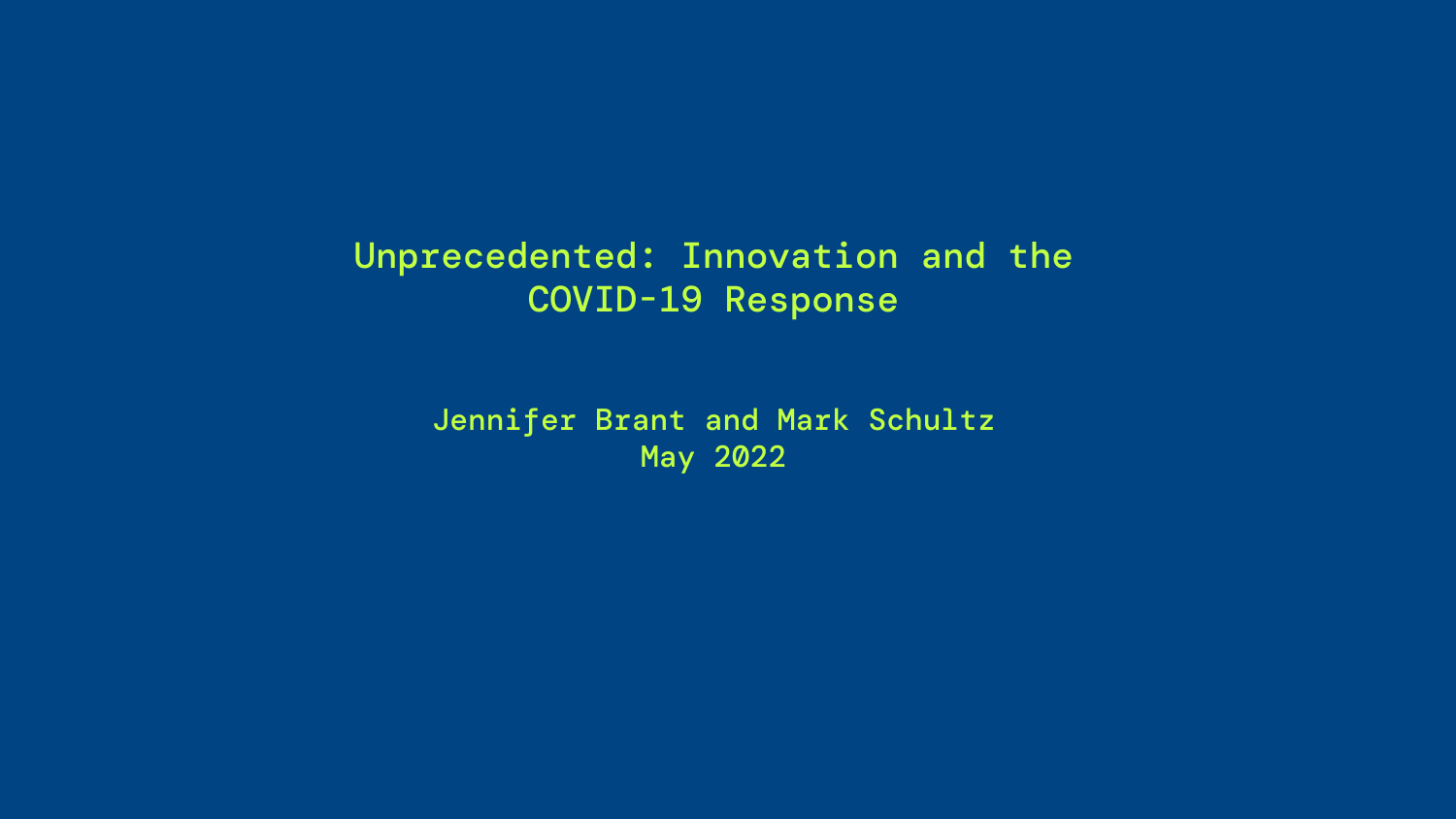### "Unprecedented" research project:

- Our team studied how COVID-19 vaccines and therapies were rapidly brought to society, examining the period through August 2021.
- Our sources were media reporting, reports, and relevant academic literature, inteviews with a dozen senior executives.
- Our analysis focused on the role of IP in the COVID response, particularly patents and trade secrets.

Findings: Collaboration was essential for the COVID innovation response. There was significant technology and knowledge-sharing. IP was an enabler at all stages of the response.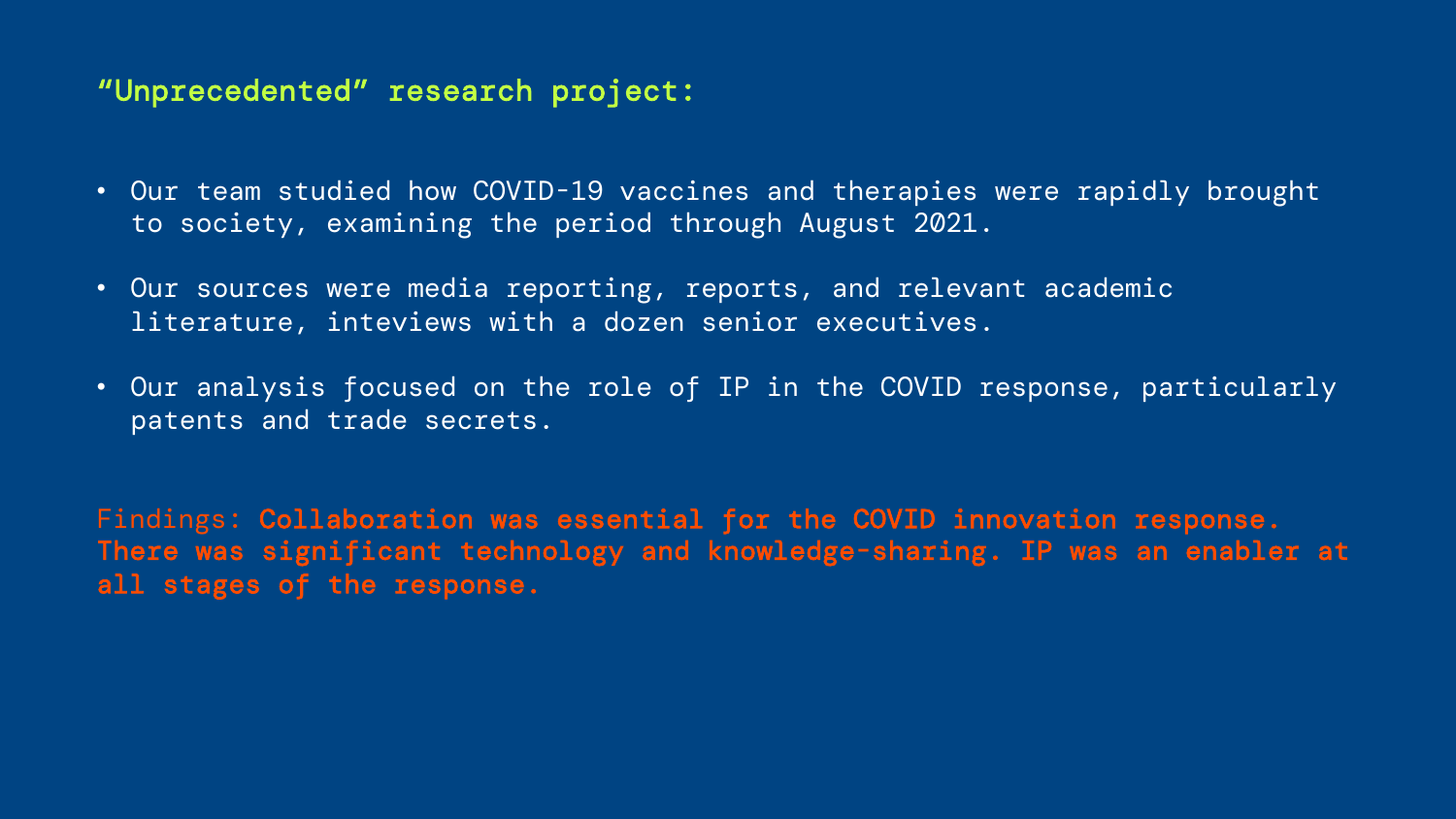## Context for the project:

- Unusual situation, no "idle capacity"
- Difficult environment for innovators
- Novel products, distribution challenges
- Industry response, with government
- Unprecedented outcome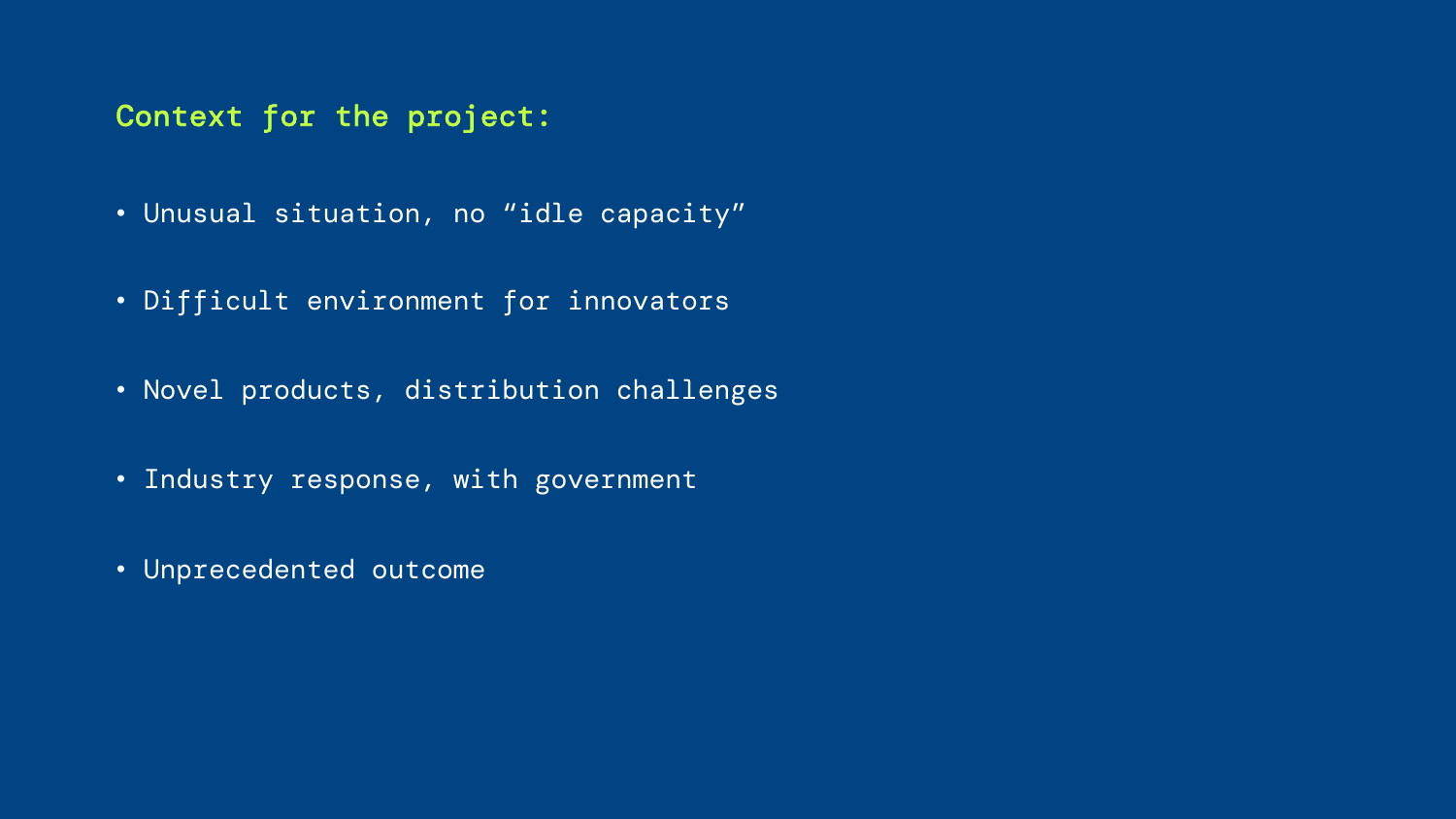### We studied the role of IP in relation to:

- Development of the relevant background technologies and know-how
- The crucial role of collaboration in developing COVID-19 solutions
- Investments, risk, and new approaches that were used to move COVID technologies to market
- Knowledge exchange among partners at all stages of development and commercialization - especially manufacturing

Our report describes an "industrial drama in three acts".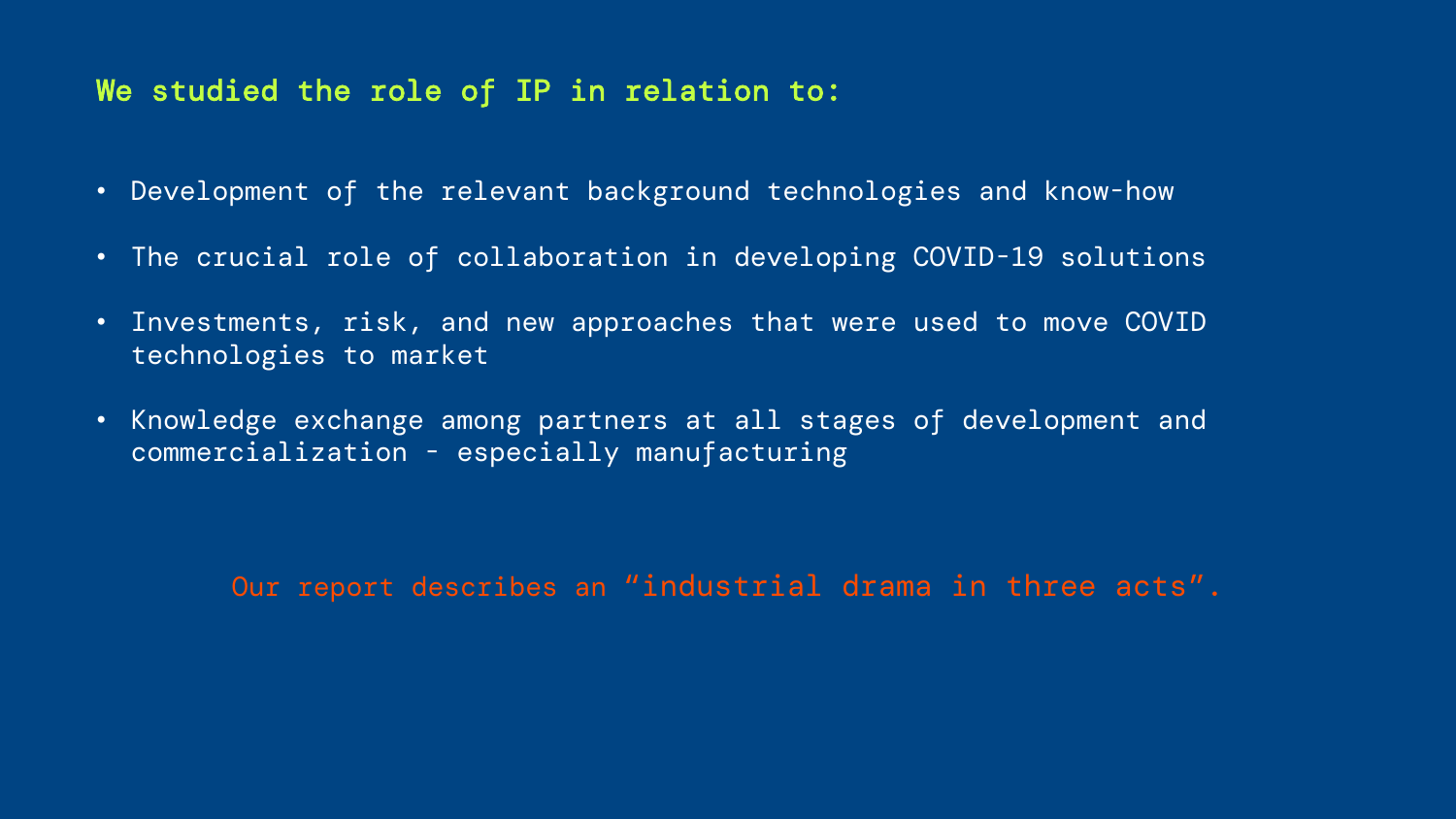#### Act 1 Development of the background technologies and knowledge, relationships built

**Continguileer** and BioNTech had already been working together to develop a vaccine using the mRNA platform. This is their core technology and vaccine using the mRNA platform. This is their core technology and the result of all the investments they have made over the years. IP protection gave them the assurance that they could share it without losing all their investments from over the years.<br>•••

IP enabled the creation of the background technologies used to develop COVID solutions.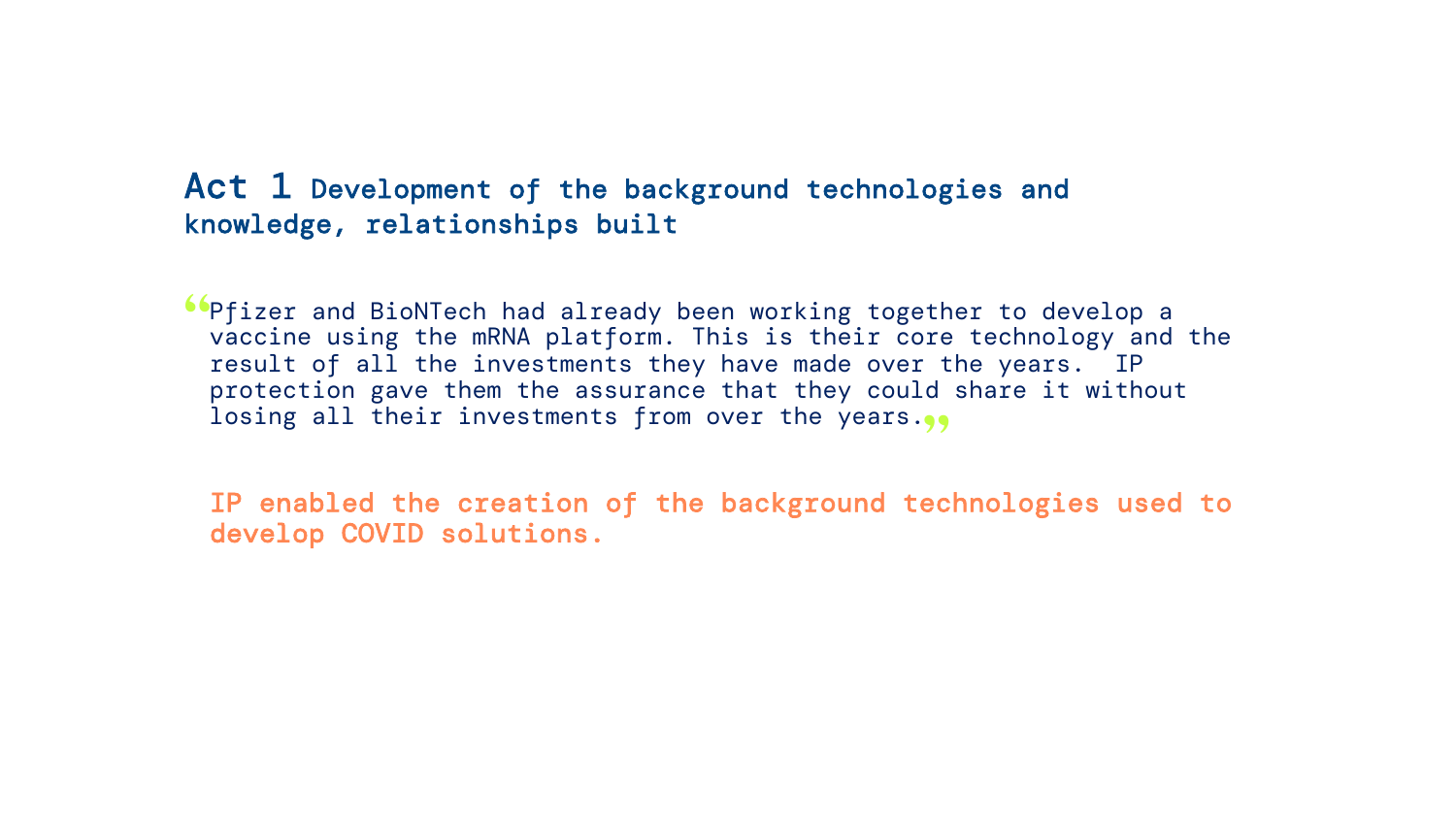Act 2 Set agreements with partners, shift resources, product innovation, develop processes, source inputs, secure regulatory approval, assess and expand manufacturing infrastructure

We one party can do everything. No one entity has all the tech to bring<br>to bear to solve a problem like COVID. It has taken a tremendous amount to bear to solve a problem like COVID. It has taken a tremendous amount of collaboration. And IP has really facilitated collaboration. It allowed parties to share information freely, knowing there are frameworks to protect that information.<sub>39</sub>

IP enabled the partnerships and significant investments that were required to bring new COVID technologies to society.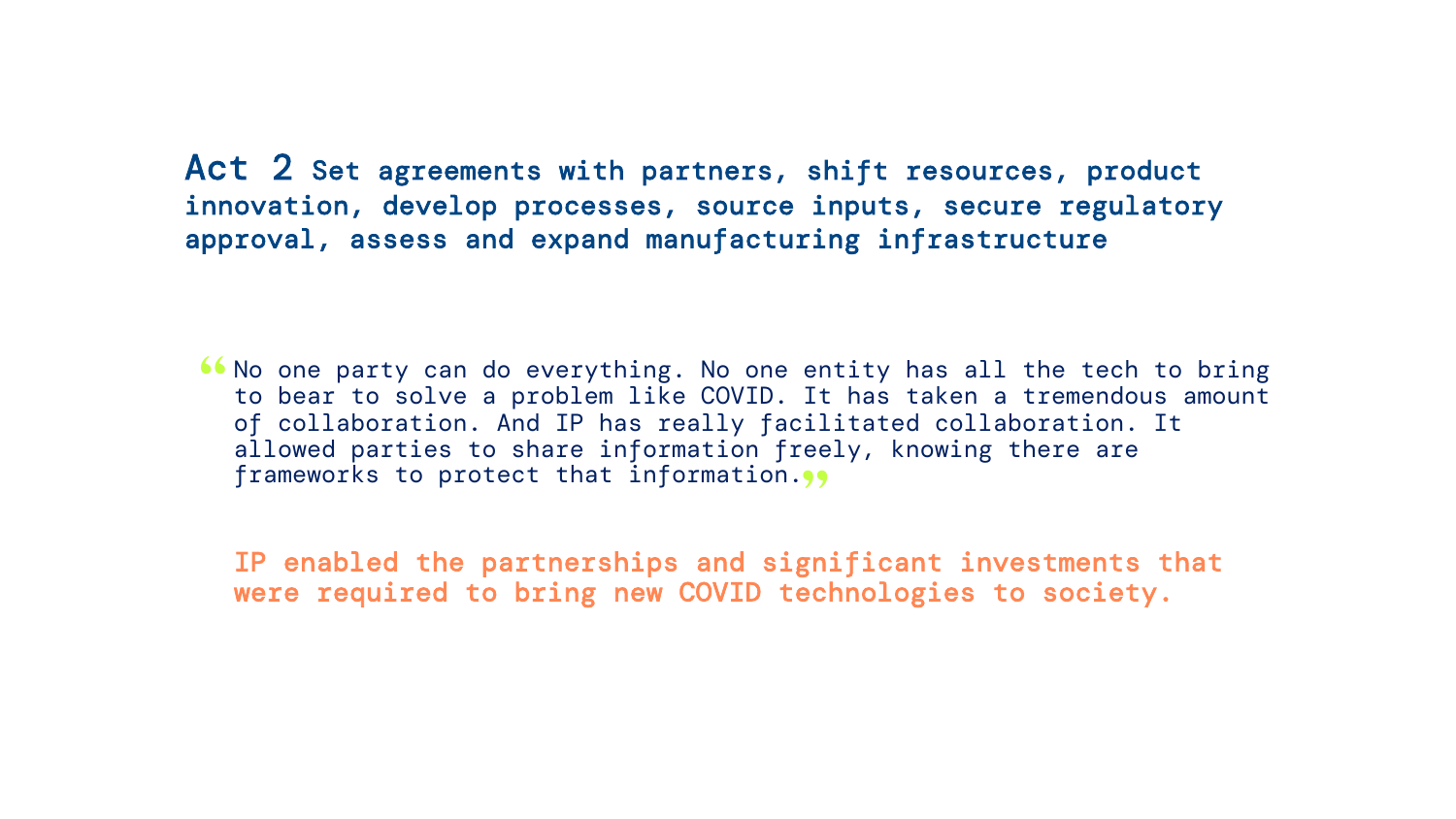#### "

We had planned to make a synthetic cholesterol before COVID hit. Then we accelerated that and were able to launch nine months in advance. The condensed timeline required us to move people off of other projects, and to put them on this instead. We tapped into manpower and historical knowledge, and we had to sacrifice other projects. We focused on this and made it a priority. IP enabled this. <mark>99</mark>

**Shifting equipment and people to focus on COVID meant taking them off** other things. This is risky and costly. We had to make sure the other things. This is risky and costly. We had to make sure the business would exist on the other side of that.<sup>99</sup><br>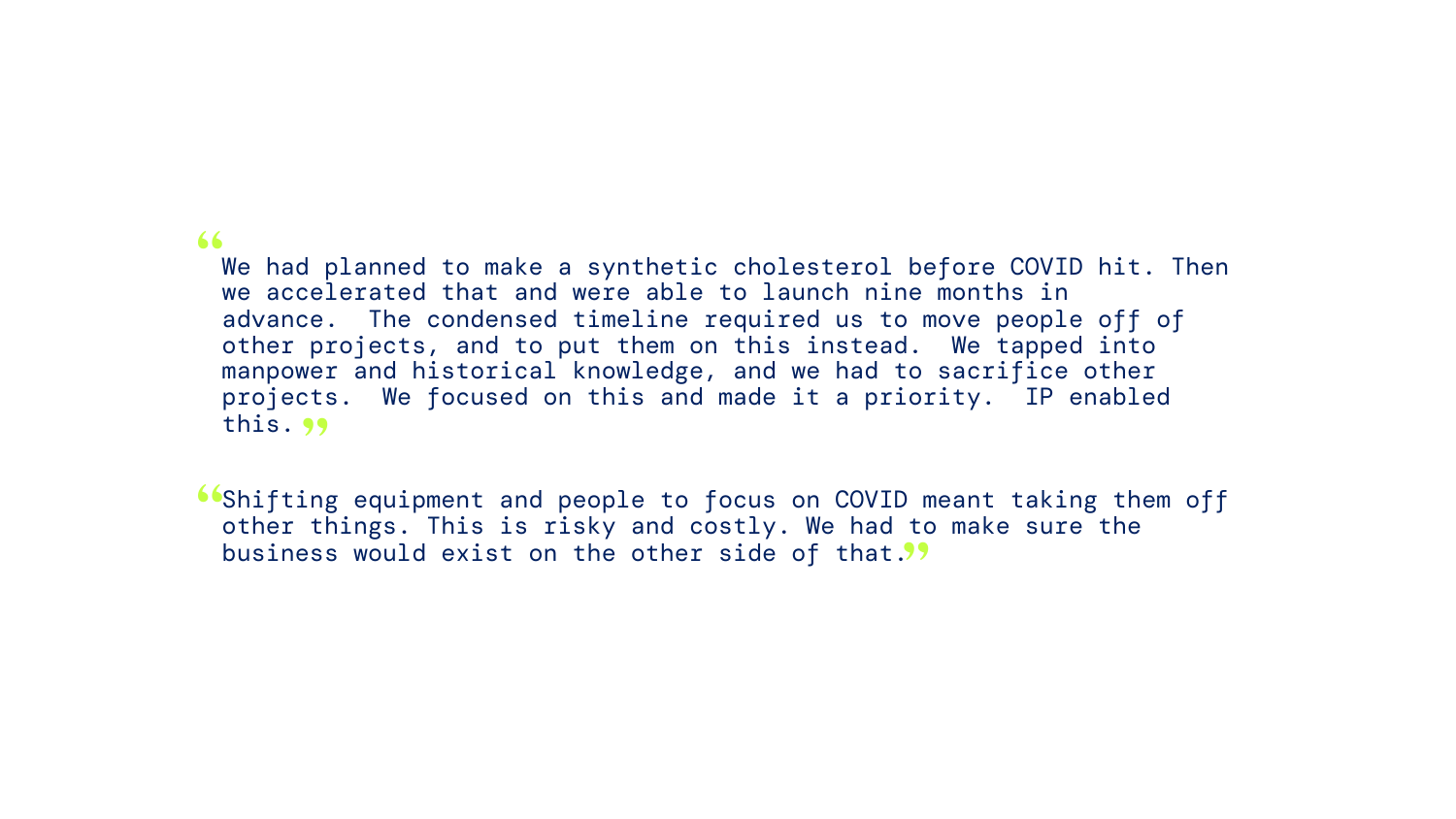### Act 3 Scale manufacturing and distribution globally, manage complex value chains

**C**Reading about manufacturing is the same as playing an instrument by reading a book. You can't just learn it from a manual. You have to reading a book. You can't just learn it from a manual. You have to be taught it, then learn it yourself by doing."<br>

Ultimately we are sharing the IP in order to show our partners how to " safely and effectively make the product. Onboarding manufacturers involves significant technology transfer and you need to be able to share and speak freely."

Technology transfer happened rapidly and on a broad scale in response to COVID.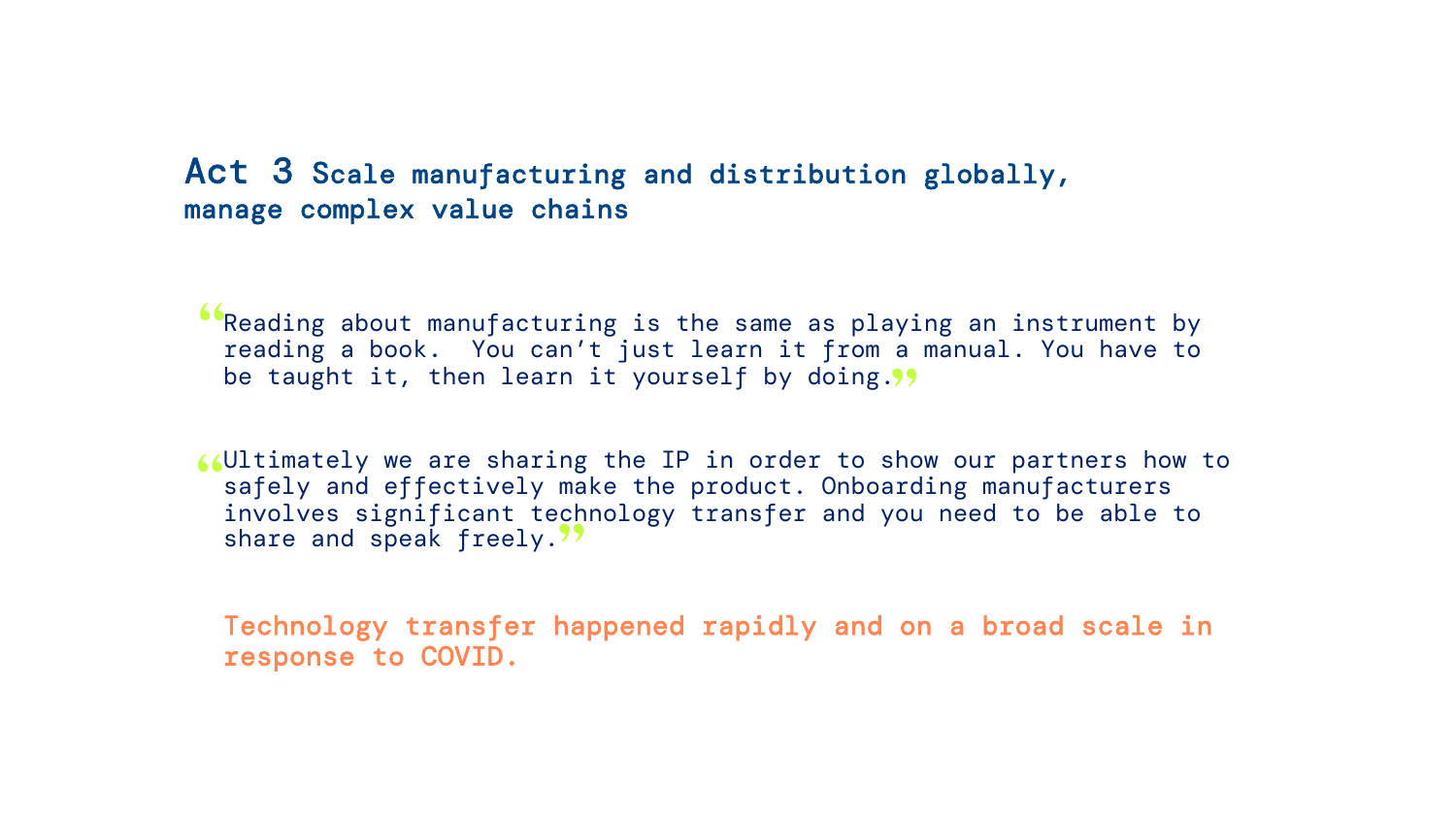Collaboration was essential to the rapid innovation response to COVID-19.

Know-how and experience played a key role.

Technology was shared as agreements were rapidly put in place.

The scale of the crisis required global manufacturing partnerships with technology transfer.

New approaches to commercialization are likely to remain.

IP played a positive role all along the development and commercialization pathways of the new vaccines and therapeutics.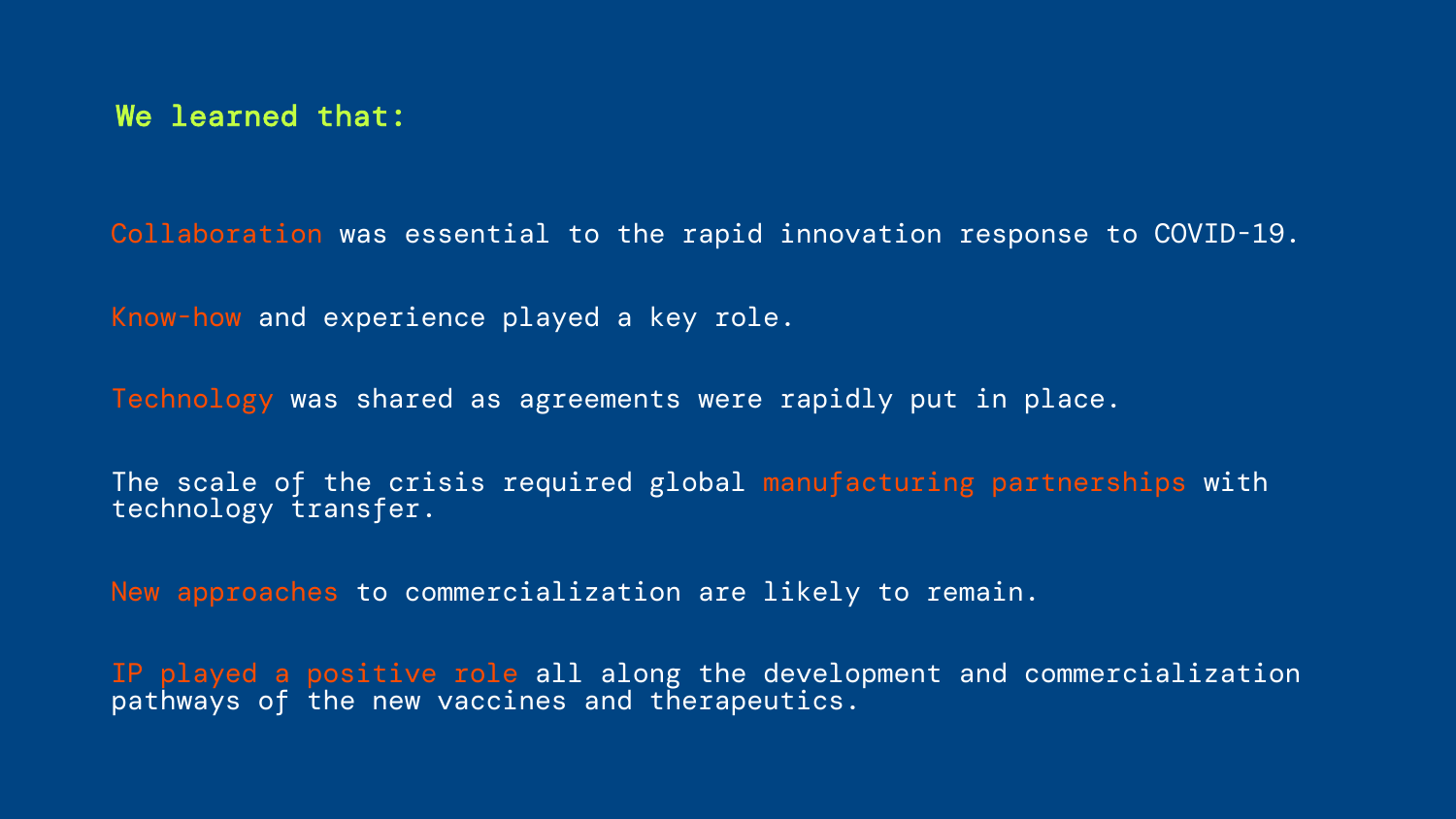Takeaways for policymakers:

Collaboration, supported by IP, is critical to health innovation especially during a crisis.

- To address the pandemic, companies could put their technology and knowledge on the table and partner.
- Hand-off between different partners, including research institutes and universities, was facilitated by IP.

Innovation and rapid scaling of manufacturing was not enough.

Government policy responses were not always helpful.